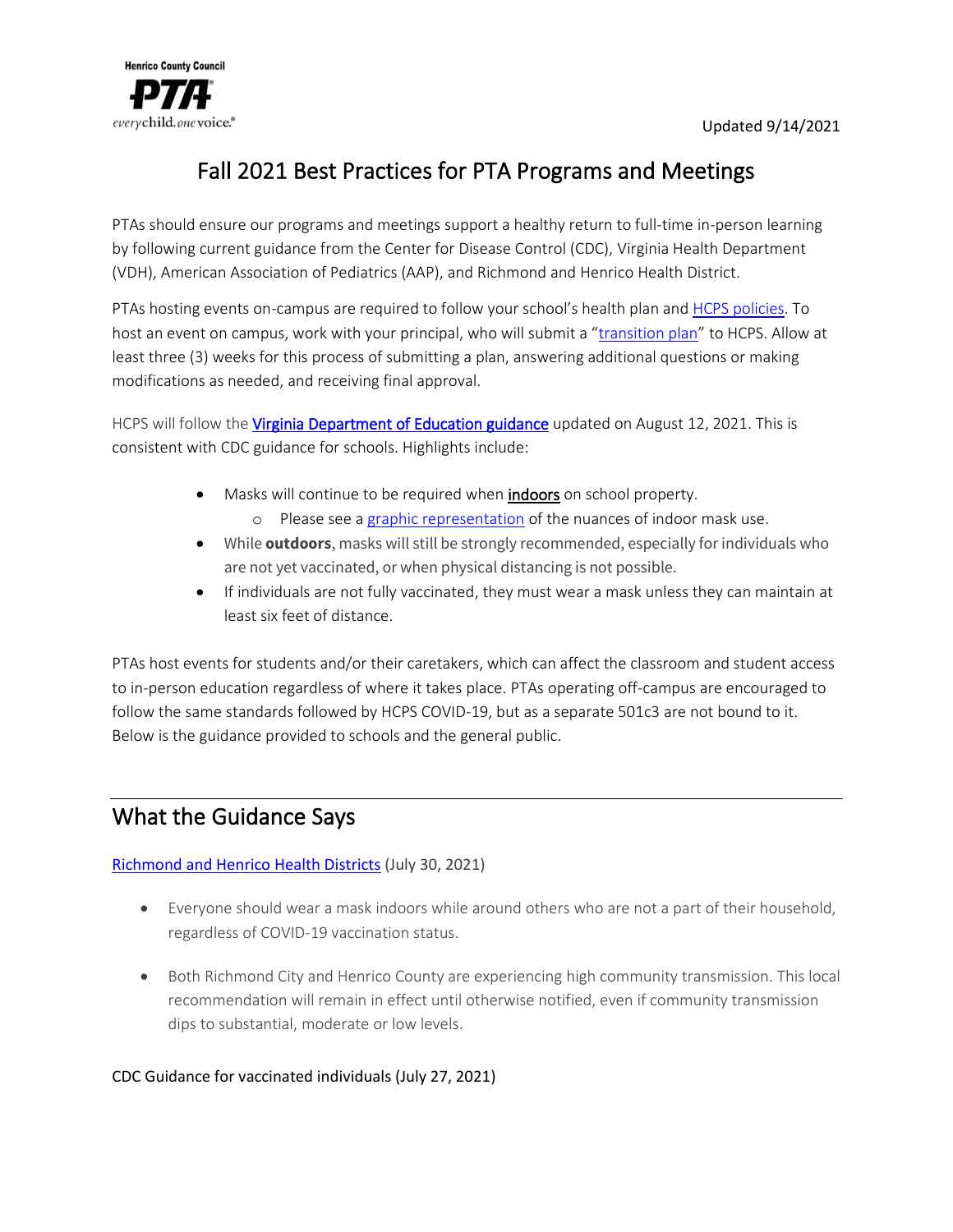• Americans should resume wearing masks indoors in areas where there are more than 50 new infections per 100,000 residents over the previous seven days, or more than 8 percent of tests are positive for infection over that period. *This is the same definition as "substantial" spread.*

### [Virginia Department of Health and Virginia Department of Education Guidelines](https://www.vdh.virginia.gov/coronavirus/schools-workplaces-community-locations/k-12-education/) (July 21, 2021)

- On August 12, 2021, State Health Commissioner Dr. M. Norman Oliver issued a Public Health [Order](https://www.vdh.virginia.gov/content/uploads/sites/134/2021/08/PHE-Order_K-12_8-12-2021.pdf) requiring all students, teachers, staff, and visitors in K-12 schools aged two years and older to wear masks indoors, regardless of vaccination status. All Virginia public and private K-12 schools (including PreK classrooms) must implement a requirement that students, teachers, and staff wear masks indoors, *regardless of vaccination status*. Please refer to the [Frequently Asked](https://www.vdh.virginia.gov/content/uploads/sites/182/2021/08/K-12-Public-Health-Order-FAQs-8_17_21-1.pdf)  [Questions](https://www.vdh.virginia.gov/content/uploads/sites/182/2021/08/K-12-Public-Health-Order-FAQs-8_17_21-1.pdf) for more information regarding this Public Health Order.
- Schools should follow Interim Guidance for COVID-19 Prevention in Virginia PreK-12 [Schools](https://www.vdh.virginia.gov/content/uploads/sites/182/2021/03/Interim-Guidance-to-K-12-School-Reopening.pdf) (Sept. 10, 2021). This guidance emphasizes several key prevention strategies, including vaccination, masking, physical distancing, screening testing, ventilation, hand hygiene, cleaning, staying home when sick, and prompt contact tracing once any cases are identified. Of all available prevention strategies, vaccination, masking, and physical distancing should be prioritized.
- Divisions must also adhere to any other federal laws or regulations related to masks, such as the [CDC Order](https://www.cdc.gov/coronavirus/2019-ncov/travelers/face-masks-public-transportation.html) requiring mask wearing on public transportation, which applies to school buses.
- Maintain at least 6 feet between adults who are not fully vaccinated, and between adults and students, at all times in the school building to the maximum extent possible.
- Students should be at least 3 feet apart combined with indoor mask-wearing by those persons who are not fully vaccinated in areas of low, moderate, or substantial community transmission.

## [American Association of Pediatrics](https://services.aap.org/en/news-room/news-releases/aap/2021/american-academy-of-pediatrics-updates-recommendations-for-opening-schools-in-fall-2021/) (July 17, 2021)

- All students older than 2 years and all school staff should wear face masks at school (unless medical or developmental conditions prohibit use).
- The AAP also amplifies the Centers for Disease Control and Prevention's [recommendations](https://www.cdc.gov/coronavirus/2019-ncov/community/schools-childcare/k-12-guidance.html) for building ventilation, testing, quarantining, cleaning and disinfection in the updated guidance.

## [CDC Guidance for COVID-19 Prevention in K-12 Schools](https://www.cdc.gov/coronavirus/2019-ncov/community/schools-childcare/k-12-guidance.html) (updated August 5, 2021)

- Masks should be worn indoors by all individuals (age 2 and older) who are not fully vaccinated.
- In general, people do not need to wear masks when outdoors. However, particularly in areas of [substantial to high transmission,](https://covid.cdc.gov/covid-data-tracker/#county-view) CDC recommends that people who are not fully vaccinated wear a mask in crowded outdoor settings or during activities that involve sustained close contact